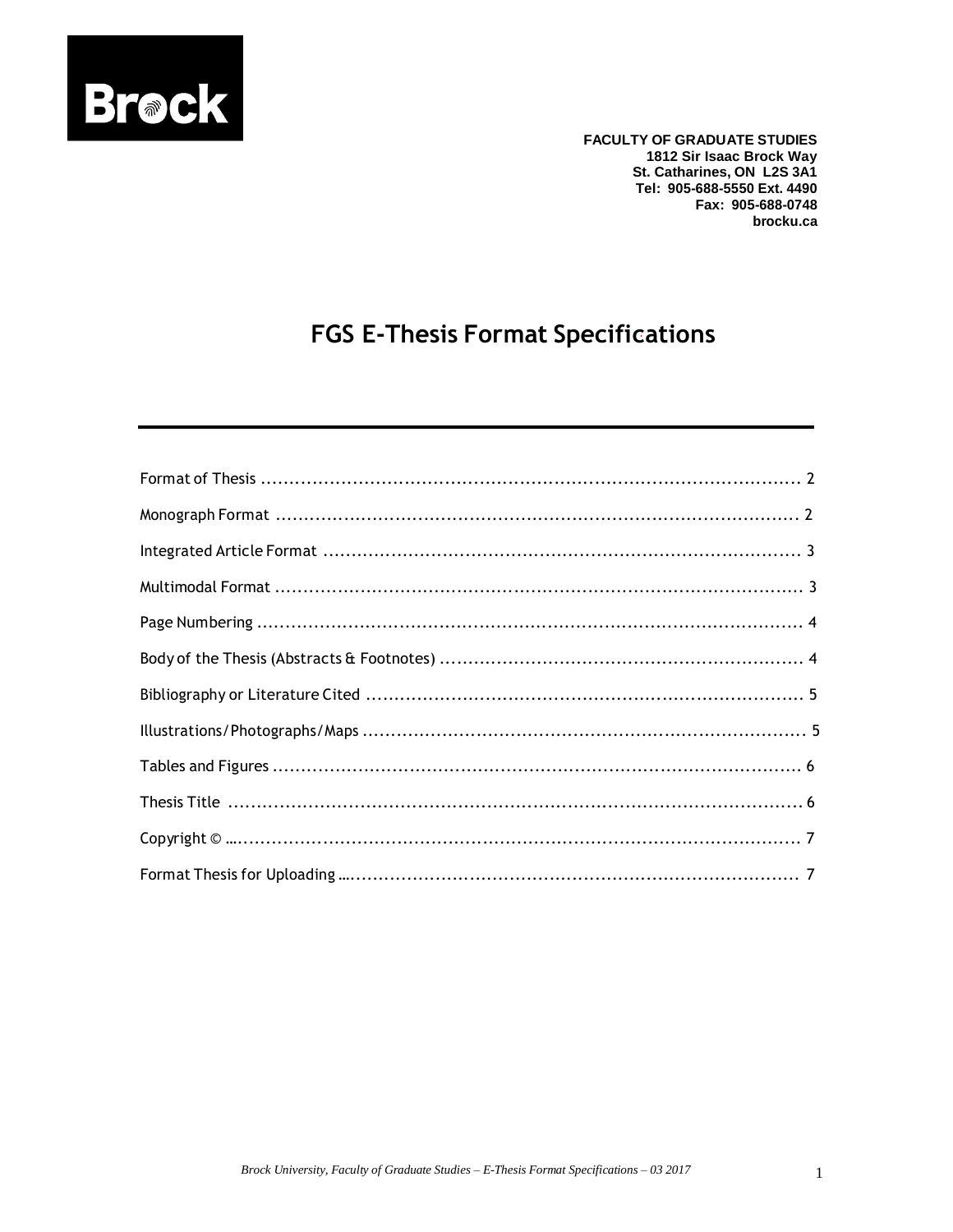# **Thesis Formats**

Theses must be prepared in one of three formats:  $\Box$  Monograph Format

- 
- Integrated Article Format
- **Multimodal Format**

Consult your graduate program and supervisory committee to determine which format the program will recommend and accept.

#### **Monograph Format** (In order of appearance)

Prefatory pages

- Frontispiece or Quote Page (optional); faces the title page
- Title Page
- Dedication (optional)
- Abstract (maximum 350 words)
- Preface (optional)
- Acknowledgement (optional)
- Table of Contents (listing chapter heads and subheads, bibliograpghies, and appendices)
- List of Illustrations/Photographs/Maps (if any)
- List of Tables and Figures (if any)
- List of Symbols, Nomenclature, or Abbreviations (if any)

These are followed by:

- Body of Text
- Footnotes/Endnotes (as applicable to your discipline)
- Bibliography
- Appendices (if any)

#### **Integrated Article Format** (In order of appearance)

Prefatory pages

- Frontispiece or Quote Page (optional); faces the title page
- Title Page
- Dedication (optional)
- Abstract (maximum 350 words)
- Preface (optional)
- Acknowledgement (optional); should appear in the prefatory pages only and not in each paper.
- Table of Contents (listing chapter heads and subheads, bibliographies, and appendices)
- List of Tables (if any)
- List of Figures or Illustrations (if any)
- List of Plates (if any)
- List of Symbols, Nomenclature, or Abbreviations (if any)

#### These are followed by:

- Body of Text
- Introductory chapter (Introduction) to the entire thesis with its own bibliography
- Each subsequent chapter, consisting of an "article" without an abstract, but with its own bibliography
- Final chapter (General Discussion and Conclusions), to relate the separate studies to each other and to a relevant discipline or field of study. This section has its own bibliography.
- Appendices (if any) may contain details of methodology, tabulated data, and so on, not provided in detail in previous chapters.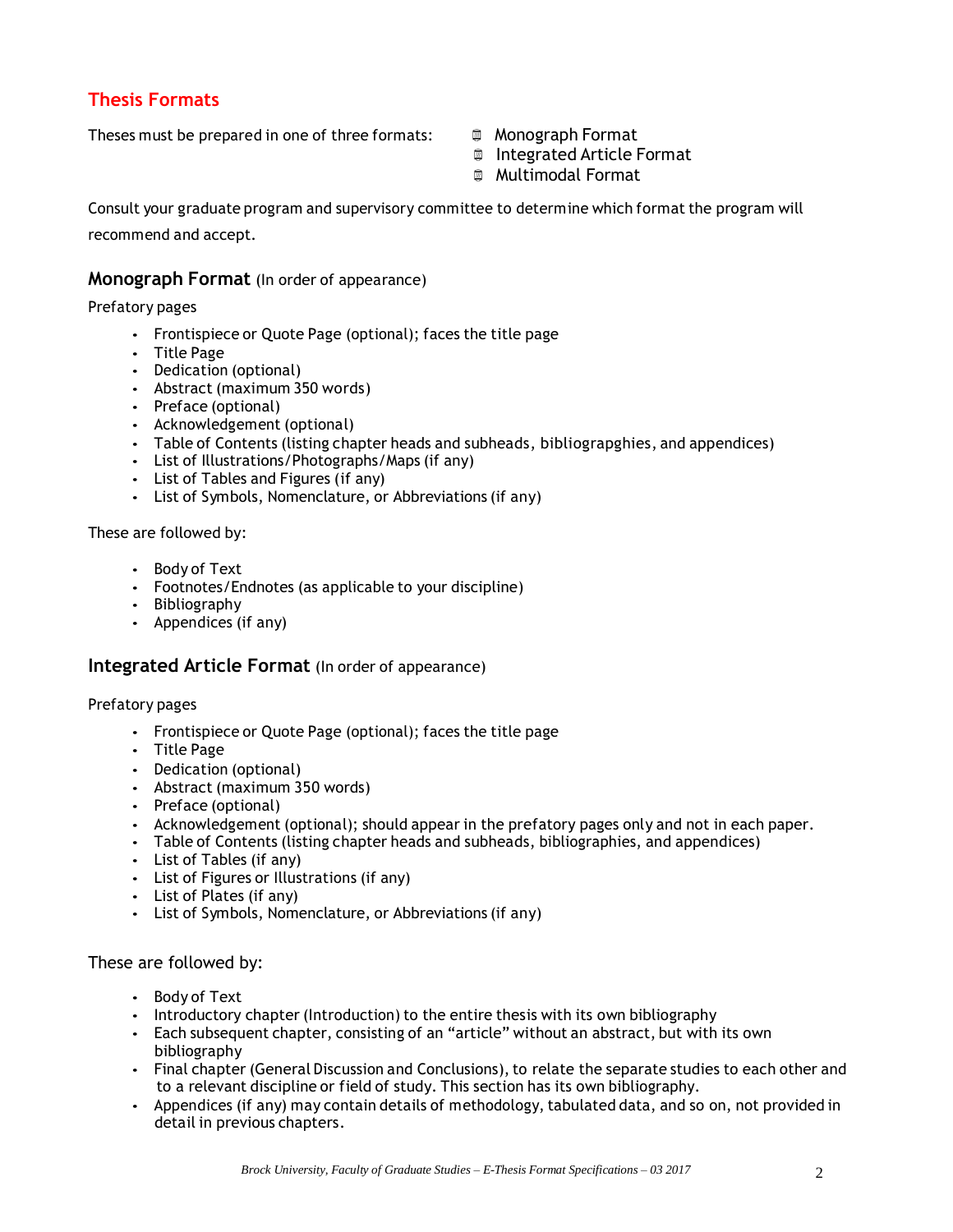# **Multimodal Format** (In order of appearance)

#### Prefatory pages

- Frontispiece or Quote Page (optional); faces the title page
- Title Page
- Dedication (optional)
- Abstract (maximum 350 words)
- Preface (optional)
- Acknowledgement (optional); should appear in the prefatory pages only and not in each paper.
- Table of Contents (listing chapter heads and subheads, bibliographies, and appendices)
- List of Tables (if any)
- List of Figures or Illustrations (if any)
- List of Plates (if any)
- List of Symbols, Nomenclature, or Abbreviations (if any)
- Footnotes (if any)
- Bibliography
- Appendices (if any)

A multimodal thesis/dissertation is a work in which the key component is a performance or piece of art. For multimodal theses, part of the work can be produced in a digital or print format, but key elements of the dissertation experience rely on the exam committee's direct experience with media, visuals, moving images, pieces of art, and performance.

- The thesis must have a written component.
- There is a heavy emphasis on film, videos, slides, electronically interactive word/image-based text.
- Key elements of the work depend on direct experience with or interaction with a text whose physical form may be changed as a consequence of the interaction.
- Students producing multimodal dissertations should consult with the institutional library to find out if the text format is uploadable for the library and Theses Canada Portal [\(www.nlc](http://www.nlc-bnc.ca/thesescanada)[bnc.ca/thesescanada\)](http://www.nlc-bnc.ca/thesescanada) on the Library and Archives Canada website for advice on formats.

# **Style (Font & Type Face, Spacing, Margins)**

# Font &Type Face

- Only one single typeface, with its *italic* and **bold** variants, should be used through the entire thesis in both monograph and integrated article formats,including the title page, signature page, acknowledgements, bibliography, and appendices. (Exceptions to this can be made for footnotes, subscripts and superscripts, and for tables, figures or illustrations imported from other sources.)
- Font size should be 10 point or larger, although a smaller type size may be used for graphs, formulas, and appendices.

# Spacing

- All pages of the thesis may be single, one-and-a-half, or double-spaced, with the exception of the Abstract, which must be double-spaced.
- The Table of Contents, List of Figures, List of Plates, List of Symbols, Nomenclature, or Abbreviations, and Bibliography, if single-spaced, should have two spaces between individual entries. Quotations should be indented.

#### Margins

- The top, bottom, left and right margins should be at least 1 inch (2.54 cm). If you intend to bind any copies, you will need a minimum left hand margin of 1.5 inches (3.8 cm).
- These margin regulations are required on all pages of the thesis. There will be occasions when material on pages of tables, figures, illustrations, appendices, and so on will exceed the margins.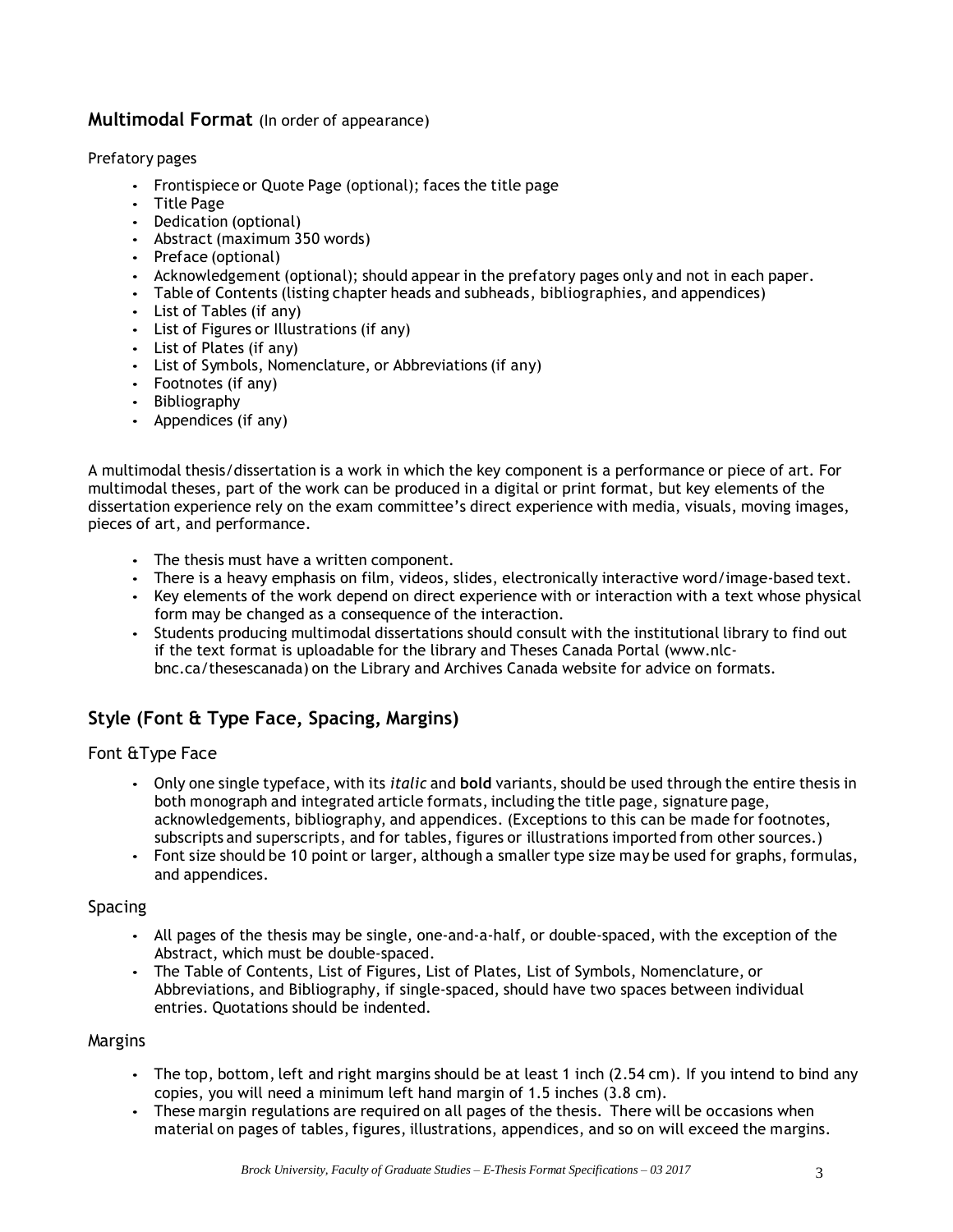Students may photo reduce these to fit within the margins, provided that the print clarity is not affected. If the print quality deteriorates, then it is preferable to exceed margins as little as possible.

# **Page Numbering**

#### Prefatory Pages

- Prefatory pages are those pages before the Introduction of Chapter 1. Each must be a separate page, single-sided.
- Prefatory pages are not numbered but must appear in the correct order, as shown in the "Format of Thesis" section above.

# **Body of the Thesis (Abstracts, Footnotes)**

- All pages of a thesis, beginning with the Introduction or Chapter 1, must be numbered consecutively with Arabic numbers (1, 2, 3 and so on). This includes pages containing tables, figures, illustrations, the Bibliography, and Appendices.
- The page numbers may be printed either at the top or bottom of the page, and they may either be centered, or in the right hand corner, but they must be placed consistently on all pages.
- The page numbers should be approximately  $\frac{3}{4}$  inch (1.9 cm) from the paper's edge.
- If a typed character will not adhere to the photographic paper being used, do not print the number on the page, but do allow for that page number in the pagination.

#### Abstracts and Key Words

- The abstract should be a concise and accurate summary of your work.
- Abstracts must not exceed 350 words.
- The abstract must be double-spaced on one side of the paper only.
- Do not use graphs, charts, tables, or illustrations.
- Display symbols and foreign words and phrases clearly and accurately. If a supervisory committee permits a thesis to be written in a language other than English, two abstracts are required; the first in English, the second in the language of the thesis.
- Include all pertinent place names and other proper nouns. These are very useful in automated information retrieval.
- Specify five key words to describe your thesis research. Footnotes
- For Mongraph-Format Theses, footnotes may be placed at the foot of the page (footnotes proper), in a group at the end of a chapter (called "Notes"), or grouped at the end of the thesis before the Bibliography (called "Endnotes"). If notes or endnotes are collected at one place in the thesis, their location is to be shown in the Table of Contents by title and page.
- For Integrated Article-Format Theses, the notes are to be located within the appropriate chapter, either at the foot of the page (footnotes), or grouped at the end of the chapter before the Bibliography (endnotes).

# **Bibliography or Literature Cited**

- Use a citation format that is standard in your field, or in accordance with the style manual chosen.
- For Mongraph-Format Theses, the Bibliography is required to be at the end of the thesis, preceding the appendices.
- For Integrated Article-Format Theses, bibliographies are to be placed at the end of each appropriate chapter.

# **Illustrations/Photographs/Maps**

- Illustrations should be positioned as the main text (the type reading across the 8  $\frac{1}{2}$  inch dimension).
- All photographs and reproductions of photographs should be of professional quality with a sharp contrast.
- Maps taken from published sources usually require copyright permission. Students should follow the information in the "Copyright Material" section.